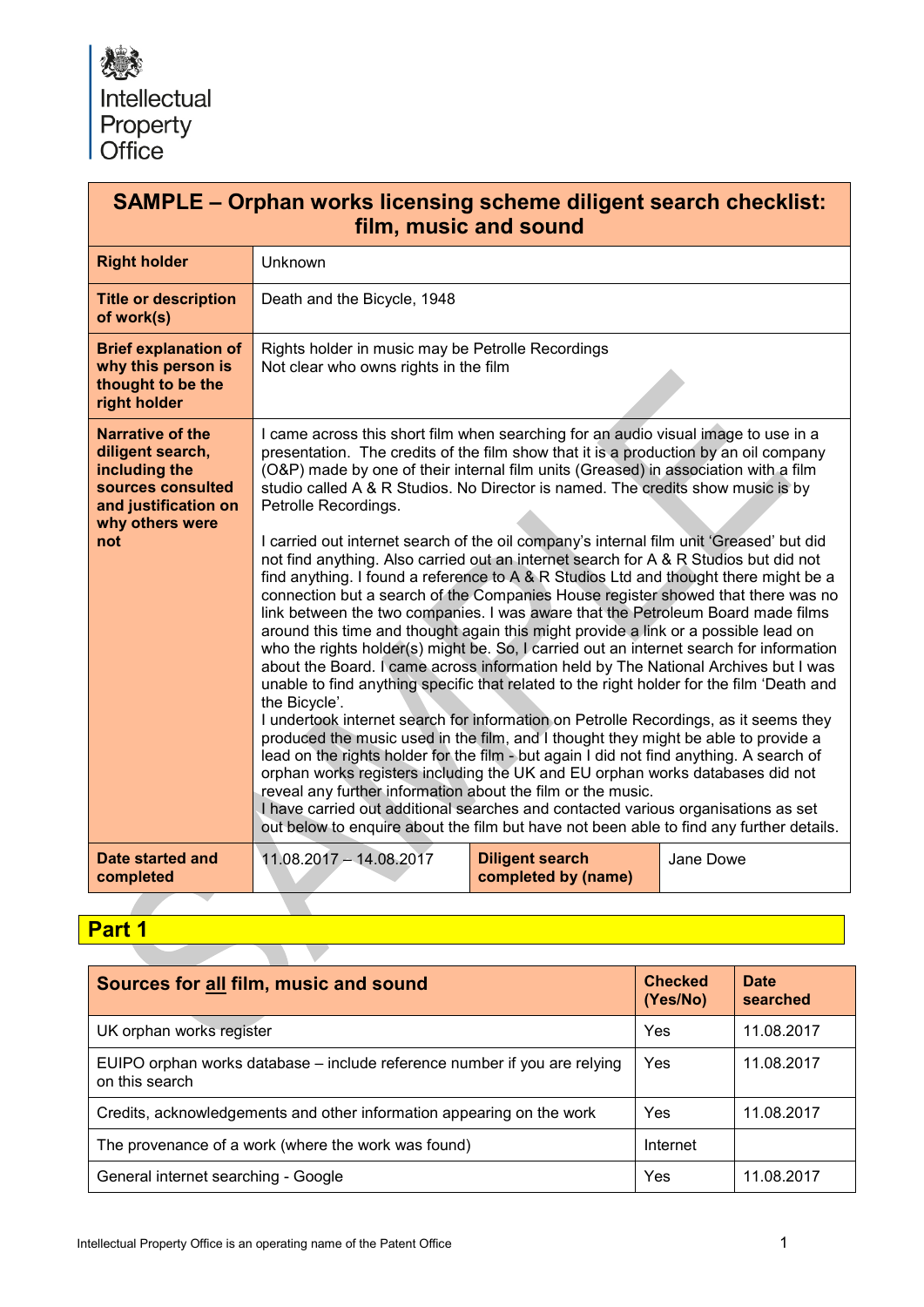| Sources for all film, music and sound                                                  | <b>Checked</b><br>(Yes/No) | Date<br>searched |
|----------------------------------------------------------------------------------------|----------------------------|------------------|
| Digitised newspaper archives                                                           | No.                        |                  |
| Genealogy websites                                                                     | No $(n/a)$                 |                  |
| Wills - searching for family members or connections of the author                      | No $(n/a)$                 |                  |
| Archives – The National Archives                                                       | Yes                        | 12.08.2017       |
| <b>Treasury Solicitors (Government Legal Department)</b>                               | Yes                        | 14.08.2017       |
| Any other sources identified (not listed below in relevant sources) – specify<br>which | No.                        |                  |
|                                                                                        |                            |                  |
| <b>Part 2</b>                                                                          |                            |                  |

**Service** 

## **Part 2**

| Additional sources for film – production company level                |           | <b>Date</b><br>searched |
|-----------------------------------------------------------------------|-----------|-------------------------|
| <b>British Film Producers Association</b>                             | Yes       | 11.08.2017              |
| Producers Alliance for Cinema and Television (PACT)                   | Yes       | 11.08.2017              |
| Federation of Commercial Audio Visual Libraries (FOCAL) International | Yes       | 11.08.2017              |
| British Film Institute (BFI)                                          | Yes       | 11.08.2017              |
| British Universities Film and Video Council (BUFVC)                   | <b>No</b> |                         |
| <b>British Library</b>                                                | Yes       | 11.08.2017              |
| National Library of Scotland                                          | No        |                         |
| National Library of Wales / Llyfrgell Genedlaethol Cymru              | <b>No</b> |                         |
| International Standard Audiovisual Number (ISAN)                      | <b>No</b> |                         |
| The Entertainment Identifier Registry (EIDR)                          | No        |                         |
| <b>British Equity Collecting Society (BECS)</b>                       | <b>No</b> |                         |
| <b>Directors UK</b>                                                   | <b>No</b> |                         |
| Motion Picture Licensing Company (MPLC)                               | <b>No</b> |                         |
| <b>Video Performance Limited</b>                                      | No        |                         |
| Equity                                                                | No        |                         |
| <b>Actors Guild</b>                                                   | No        |                         |
| <b>Screen Actors Guild</b>                                            | No        |                         |
| Writers Artists and their Copyright Holders database (WATCH)          | <b>No</b> |                         |
| <b>Charity Commission</b>                                             | <b>No</b> |                         |
| <b>Copyright Hub</b>                                                  | No        |                         |
| Halliwell's Film Guide                                                | Yes       | 11.08.2017              |